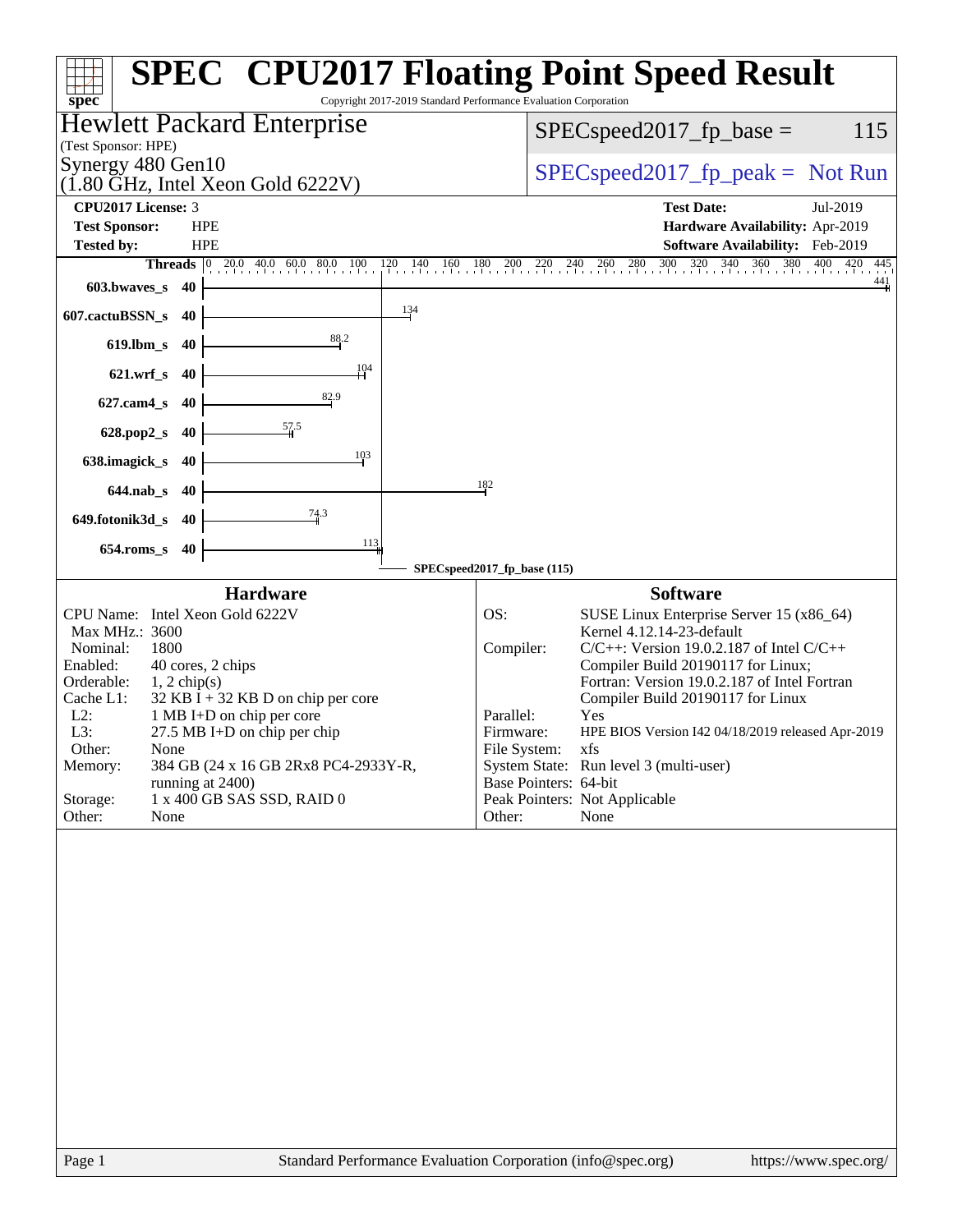# **[SPEC CPU2017 Floating Point Speed Result](http://www.spec.org/auto/cpu2017/Docs/result-fields.html#SPECCPU2017FloatingPointSpeedResult)**

Copyright 2017-2019 Standard Performance Evaluation Corporation

### Hewlett Packard Enterprise

(Test Sponsor: HPE)

**[spec](http://www.spec.org/)**

(1.80 GHz, Intel Xeon Gold 6222V)

 $SPEC speed2017<sub>fr</sub> base = 115$ 

## Synergy 480 Gen10  $SPEC speed2017$  fp\_peak = Not Run

**[CPU2017 License:](http://www.spec.org/auto/cpu2017/Docs/result-fields.html#CPU2017License)** 3 **[Test Date:](http://www.spec.org/auto/cpu2017/Docs/result-fields.html#TestDate)** Jul-2019 **[Test Sponsor:](http://www.spec.org/auto/cpu2017/Docs/result-fields.html#TestSponsor)** HPE **[Hardware Availability:](http://www.spec.org/auto/cpu2017/Docs/result-fields.html#HardwareAvailability)** Apr-2019 **[Tested by:](http://www.spec.org/auto/cpu2017/Docs/result-fields.html#Testedby)** HPE **[Software Availability:](http://www.spec.org/auto/cpu2017/Docs/result-fields.html#SoftwareAvailability)** Feb-2019

### **[Results Table](http://www.spec.org/auto/cpu2017/Docs/result-fields.html#ResultsTable)**

|                                   | <b>Base</b>                                                                                             |                |            |                |            | <b>Peak</b>    |       |                |                |              |                |              |                |              |
|-----------------------------------|---------------------------------------------------------------------------------------------------------|----------------|------------|----------------|------------|----------------|-------|----------------|----------------|--------------|----------------|--------------|----------------|--------------|
| <b>Benchmark</b>                  | <b>Threads</b>                                                                                          | <b>Seconds</b> | Ratio      | <b>Seconds</b> | Ratio      | <b>Seconds</b> | Ratio | <b>Threads</b> | <b>Seconds</b> | <b>Ratio</b> | <b>Seconds</b> | <b>Ratio</b> | <b>Seconds</b> | <b>Ratio</b> |
| $603.bwaves$ s                    | 40                                                                                                      | 133            | 443        | 134            | 441        | 134            | 441   |                |                |              |                |              |                |              |
| 607.cactuBSSN s                   | 40                                                                                                      | 125            | 134        | 125            | 133        | 125            | 134   |                |                |              |                |              |                |              |
| $619.1$ bm s                      | 40                                                                                                      | 59.3           | 88.4       | 59.6           | 87.9       | 59.4           | 88.2  |                |                |              |                |              |                |              |
| $621$ .wrf s                      | 40                                                                                                      | 132            | 100        | 127            | 104        | 127            | 104   |                |                |              |                |              |                |              |
| $627$ .cam4 s                     | 40                                                                                                      | 107            | 82.9       | 107            | 82.9       | 107            | 82.6  |                |                |              |                |              |                |              |
| $628.pop2_s$                      | 40                                                                                                      | 205            | 57.9       | 213            | 55.7       | 206            | 57.5  |                |                |              |                |              |                |              |
| 638.imagick_s                     | 40                                                                                                      | 139            | 103        | 140            | 103        | 140            | 103   |                |                |              |                |              |                |              |
| $644$ .nab s                      | 40                                                                                                      | 96.0           | 182        | 95.8           | 182        | 96.1           | 182   |                |                |              |                |              |                |              |
| 649.fotonik3d s                   | 40                                                                                                      | 125            | 73.0       | 123            | 74.3       | 123            | 74.4  |                |                |              |                |              |                |              |
| $654$ .roms_s                     | 40                                                                                                      | 136            | 115        | <u>139</u>     | <b>113</b> | 140            | 113   |                |                |              |                |              |                |              |
| $SPEC speed2017$ fp base =<br>115 |                                                                                                         |                |            |                |            |                |       |                |                |              |                |              |                |              |
|                                   | $CDFC_{\alpha n}$ $\alpha$ $\beta$ $\gamma$ $\beta$ $\gamma$ $\beta$ $\gamma$ $\alpha$ $\beta$ $\gamma$ |                | $N \sim 1$ |                |            |                |       |                |                |              |                |              |                |              |

**[SPECspeed2017\\_fp\\_peak =](http://www.spec.org/auto/cpu2017/Docs/result-fields.html#SPECspeed2017fppeak) Not Run**

Results appear in the [order in which they were run.](http://www.spec.org/auto/cpu2017/Docs/result-fields.html#RunOrder) Bold underlined text [indicates a median measurement](http://www.spec.org/auto/cpu2017/Docs/result-fields.html#Median).

### **[Operating System Notes](http://www.spec.org/auto/cpu2017/Docs/result-fields.html#OperatingSystemNotes)**

 Stack size set to unlimited using "ulimit -s unlimited" Transparent Huge Pages enabled by default Prior to runcpu invocation Filesystem page cache synced and cleared with: sync; echo 3 > /proc/sys/vm/drop\_caches

### **[General Notes](http://www.spec.org/auto/cpu2017/Docs/result-fields.html#GeneralNotes)**

Environment variables set by runcpu before the start of the run: KMP\_AFFINITY = "granularity=core,compact" LD\_LIBRARY\_PATH = "/home/cpu2017\_u2/lib/ia32:/home/cpu2017\_u2/lib/intel64" OMP\_STACKSIZE = "192M"

 Binaries compiled on a system with 1x Intel Core i9-7900X CPU + 32GB RAM memory using Redhat Enterprise Linux 7.5 NA: The test sponsor attests, as of date of publication, that CVE-2017-5754 (Meltdown) is mitigated in the system as tested and documented. Yes: The test sponsor attests, as of date of publication, that CVE-2017-5753 (Spectre variant 1) is mitigated in the system as tested and documented. Yes: The test sponsor attests, as of date of publication, that CVE-2017-5715 (Spectre variant 2) is mitigated in the system as tested and documented.

### **[Platform Notes](http://www.spec.org/auto/cpu2017/Docs/result-fields.html#PlatformNotes)**

BIOS Configuration: Hyper-Threading set to Disabled Thermal Configuration set to Maximum Cooling

**(Continued on next page)**

Page 2 Standard Performance Evaluation Corporation [\(info@spec.org\)](mailto:info@spec.org) <https://www.spec.org/>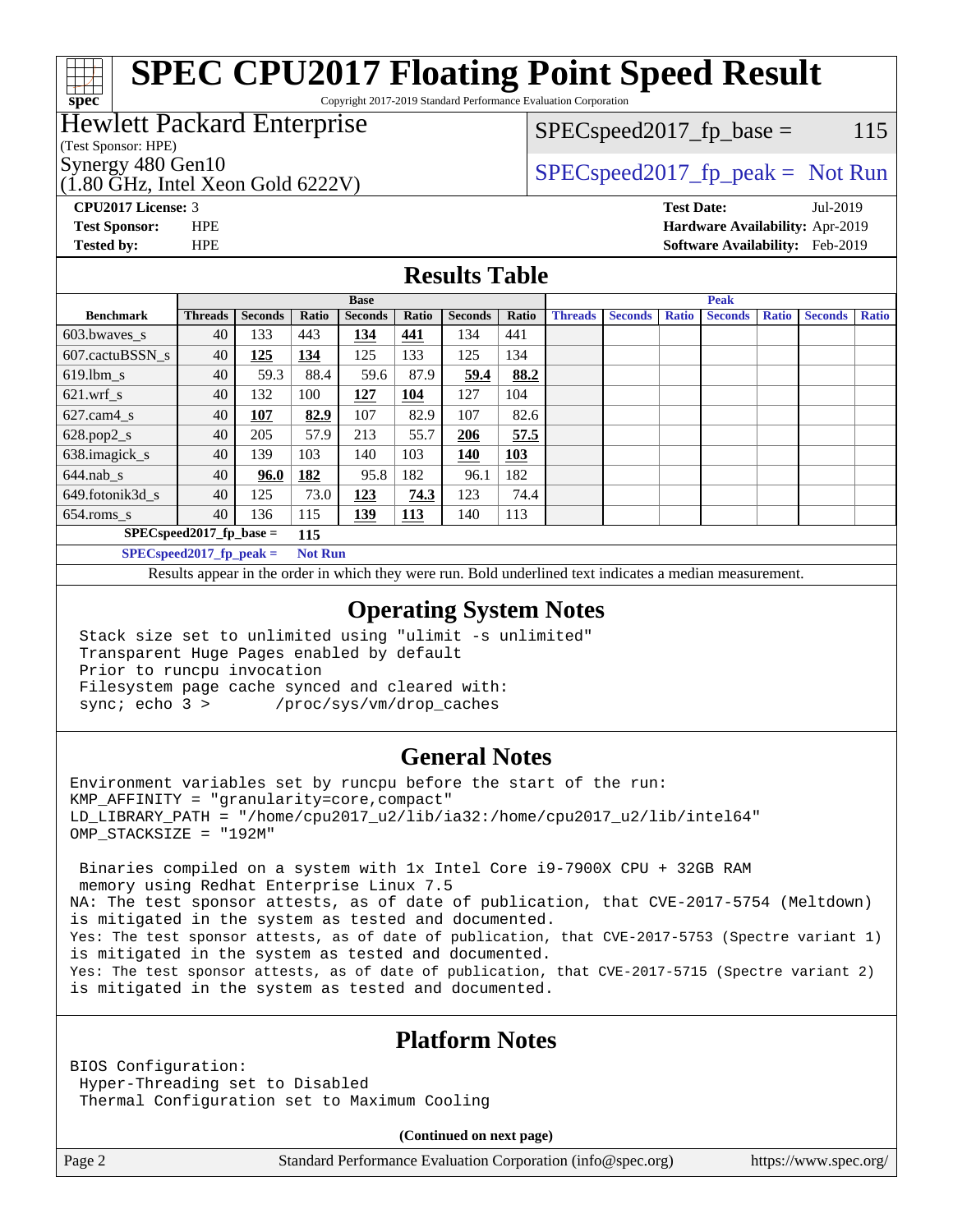# **[SPEC CPU2017 Floating Point Speed Result](http://www.spec.org/auto/cpu2017/Docs/result-fields.html#SPECCPU2017FloatingPointSpeedResult)**

Copyright 2017-2019 Standard Performance Evaluation Corporation

### Hewlett Packard Enterprise

 $SPEC speed2017<sub>fp</sub> base = 115$ 

## (Test Sponsor: HPE)

(1.80 GHz, Intel Xeon Gold 6222V)

Synergy 480 Gen10  $S^{perg}$  [SPECspeed2017\\_fp\\_peak =](http://www.spec.org/auto/cpu2017/Docs/result-fields.html#SPECspeed2017fppeak) Not Run

**[spec](http://www.spec.org/)**

**[CPU2017 License:](http://www.spec.org/auto/cpu2017/Docs/result-fields.html#CPU2017License)** 3 **[Test Date:](http://www.spec.org/auto/cpu2017/Docs/result-fields.html#TestDate)** Jul-2019 **[Test Sponsor:](http://www.spec.org/auto/cpu2017/Docs/result-fields.html#TestSponsor)** HPE **[Hardware Availability:](http://www.spec.org/auto/cpu2017/Docs/result-fields.html#HardwareAvailability)** Apr-2019 **[Tested by:](http://www.spec.org/auto/cpu2017/Docs/result-fields.html#Testedby)** HPE **[Software Availability:](http://www.spec.org/auto/cpu2017/Docs/result-fields.html#SoftwareAvailability)** Feb-2019

### **[Platform Notes \(Continued\)](http://www.spec.org/auto/cpu2017/Docs/result-fields.html#PlatformNotes)**

Page 3 Standard Performance Evaluation Corporation [\(info@spec.org\)](mailto:info@spec.org) <https://www.spec.org/> Memory Patrol Scrubbing set to Disabled LLC Prefetch set to Enabled LLC Dead Line Allocation set to Disabled Enhanced Processor Performance set to Enabled Workload Profile set to General Peak Frequency Compute Energy/Performance Bias set to Balanced Power Workload Profile set to Custom Numa Group Size Optimization set to Flat Intel UPI Link Power Management set to Enabled Sysinfo program /home/cpu2017\_u2/bin/sysinfo Rev: r5974 of 2018-05-19 9bcde8f2999c33d61f64985e45859ea9 running on sy480-gen10 Wed Jul 3 21:22:23 2019 SUT (System Under Test) info as seen by some common utilities. For more information on this section, see <https://www.spec.org/cpu2017/Docs/config.html#sysinfo> From /proc/cpuinfo model name : Intel(R) Xeon(R) Gold 6222V CPU @ 1.80GHz 2 "physical id"s (chips) 40 "processors" cores, siblings (Caution: counting these is hw and system dependent. The following excerpts from /proc/cpuinfo might not be reliable. Use with caution.) cpu cores : 20 siblings : 20 physical 0: cores 0 1 2 3 4 8 9 10 11 12 16 17 18 19 20 24 25 26 27 28 physical 1: cores 0 1 2 3 4 8 9 10 11 12 16 17 18 19 20 24 25 26 27 28 From lscpu: Architecture: x86\_64 CPU op-mode(s): 32-bit, 64-bit Byte Order: Little Endian  $CPU(s):$  40 On-line CPU(s) list: 0-39 Thread(s) per core: 1 Core(s) per socket: 20 Socket(s): 2 NUMA node(s): 2 Vendor ID: GenuineIntel CPU family: 6 Model: 85 Model name: Intel(R) Xeon(R) Gold 6222V CPU @ 1.80GHz Stepping: 7 CPU MHz: 1800.000 BogoMIPS: 3600.00 Virtualization: VT-x L1d cache: 32K **(Continued on next page)**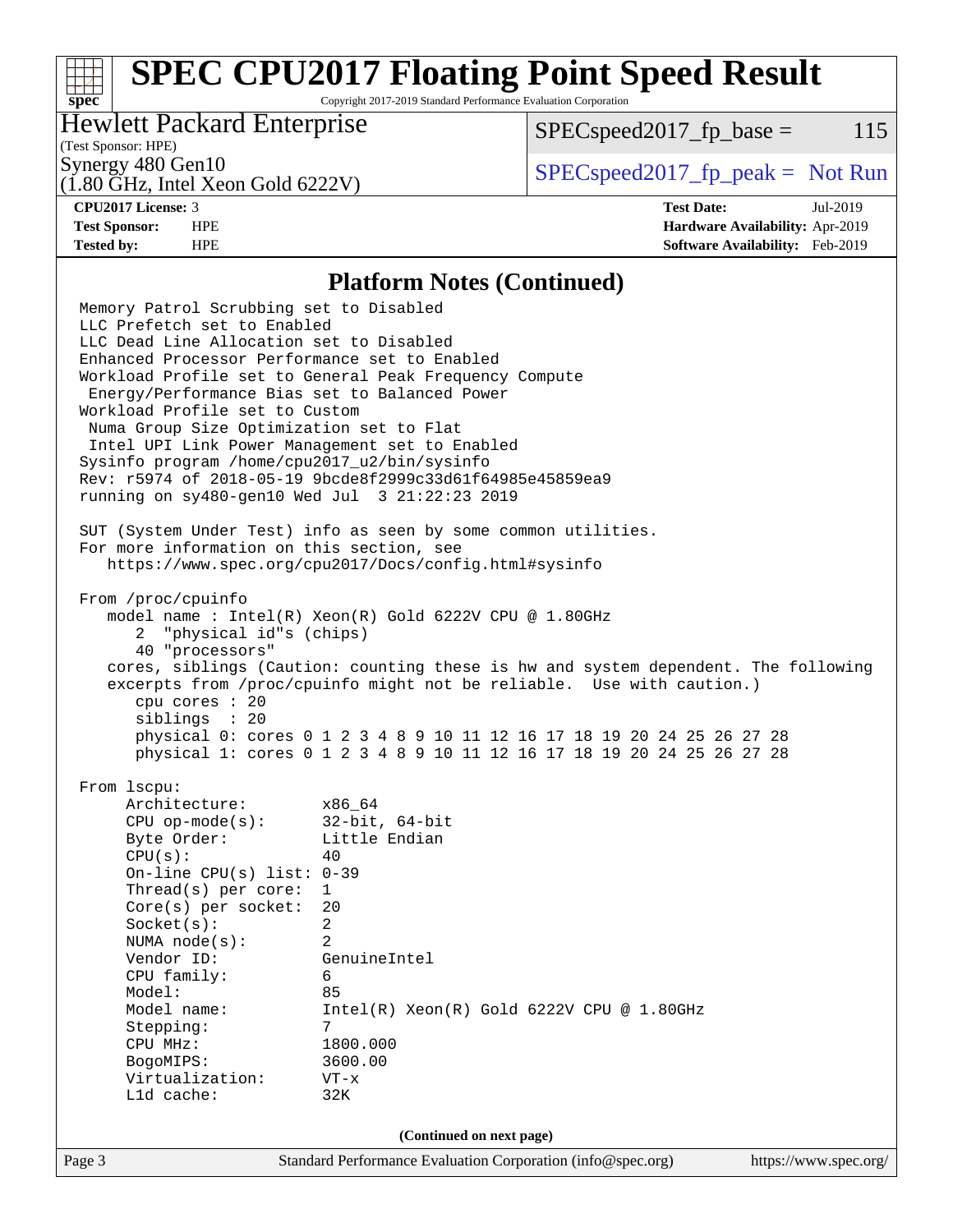### Page 4 Standard Performance Evaluation Corporation [\(info@spec.org\)](mailto:info@spec.org) <https://www.spec.org/> **[spec](http://www.spec.org/) [SPEC CPU2017 Floating Point Speed Result](http://www.spec.org/auto/cpu2017/Docs/result-fields.html#SPECCPU2017FloatingPointSpeedResult)** Copyright 2017-2019 Standard Performance Evaluation Corporation (Test Sponsor: HPE) Hewlett Packard Enterprise (1.80 GHz, Intel Xeon Gold 6222V) Synergy 480 Gen10  $S^{perg}$  [SPECspeed2017\\_fp\\_peak =](http://www.spec.org/auto/cpu2017/Docs/result-fields.html#SPECspeed2017fppeak) Not Run  $SPEC speed2017<sub>fp</sub> base = 115$ **[CPU2017 License:](http://www.spec.org/auto/cpu2017/Docs/result-fields.html#CPU2017License)** 3 **[Test Date:](http://www.spec.org/auto/cpu2017/Docs/result-fields.html#TestDate)** Jul-2019 **[Test Sponsor:](http://www.spec.org/auto/cpu2017/Docs/result-fields.html#TestSponsor)** HPE **[Hardware Availability:](http://www.spec.org/auto/cpu2017/Docs/result-fields.html#HardwareAvailability)** Apr-2019 **[Tested by:](http://www.spec.org/auto/cpu2017/Docs/result-fields.html#Testedby)** HPE **[Software Availability:](http://www.spec.org/auto/cpu2017/Docs/result-fields.html#SoftwareAvailability)** Feb-2019 **[Platform Notes \(Continued\)](http://www.spec.org/auto/cpu2017/Docs/result-fields.html#PlatformNotes)** L1i cache: 32K L2 cache: 1024K L3 cache: 28160K NUMA node0 CPU(s): 0-19 NUMA node1 CPU(s): 20-39 Flags: fpu vme de pse tsc msr pae mce cx8 apic sep mtrr pge mca cmov pat pse36 clflush dts acpi mmx fxsr sse sse2 ss ht tm pbe syscall nx pdpe1gb rdtscp lm constant\_tsc art arch\_perfmon pebs bts rep\_good nopl xtopology nonstop\_tsc cpuid aperfmperf tsc\_known\_freq pni pclmulqdq dtes64 monitor ds\_cpl vmx smx est tm2 ssse3 sdbg fma cx16 xtpr pdcm pcid dca sse4\_1 sse4\_2 x2apic movbe popcnt tsc\_deadline\_timer aes xsave avx f16c rdrand lahf\_lm abm 3dnowprefetch cpuid\_fault epb cat\_l3 cdp\_l3 invpcid\_single intel\_ppin mba tpr\_shadow vnmi flexpriority ept vpid fsgsbase tsc\_adjust bmi1 hle avx2 smep bmi2 erms invpcid rtm cqm mpx rdt\_a avx512f avx512dq rdseed adx smap clflushopt clwb intel\_pt avx512cd avx512bw avx512vl xsaveopt xsavec xgetbv1 xsaves cqm\_llc cqm\_occup\_llc cqm\_mbm\_total cqm\_mbm\_local ibpb ibrs stibp dtherm ida arat pln pts pku ospke avx512\_vnni arch\_capabilities ssbd /proc/cpuinfo cache data cache size : 28160 KB From numactl --hardware WARNING: a numactl 'node' might or might not correspond to a physical chip. available: 2 nodes (0-1) node 0 cpus: 0 1 2 3 4 5 6 7 8 9 10 11 12 13 14 15 16 17 18 19 node 0 size: 193017 MB node 0 free: 192429 MB node 1 cpus: 20 21 22 23 24 25 26 27 28 29 30 31 32 33 34 35 36 37 38 39 node 1 size: 193334 MB node 1 free: 193151 MB node distances: node 0 1 0: 10 21 1: 21 10 From /proc/meminfo MemTotal: 395624044 kB HugePages\_Total: 0 Hugepagesize: 2048 kB From /etc/\*release\* /etc/\*version\* os-release: NAME="SLES" VERSION="15" VERSION\_ID="15" PRETTY\_NAME="SUSE Linux Enterprise Server 15" ID="sles" ID\_LIKE="suse" **(Continued on next page)**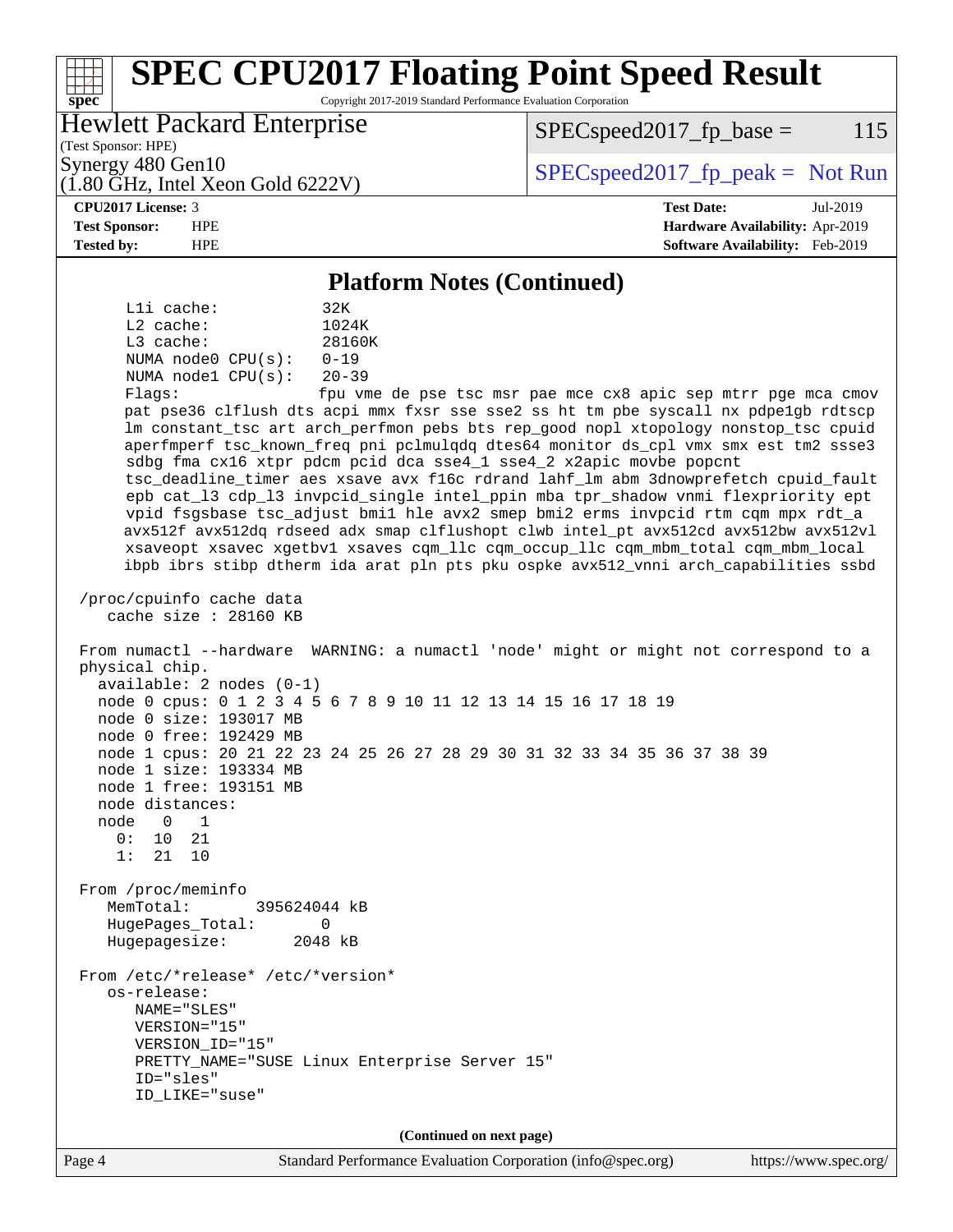### **[spec](http://www.spec.org/) [SPEC CPU2017 Floating Point Speed Result](http://www.spec.org/auto/cpu2017/Docs/result-fields.html#SPECCPU2017FloatingPointSpeedResult)** Copyright 2017-2019 Standard Performance Evaluation Corporation (Test Sponsor: HPE) Hewlett Packard Enterprise (1.80 GHz, Intel Xeon Gold 6222V) Synergy 480 Gen10  $SPEC speed2017$  fp\_peak = Not Run  $SPEC speed2017_fp\_base = 115$ **[CPU2017 License:](http://www.spec.org/auto/cpu2017/Docs/result-fields.html#CPU2017License)** 3 **[Test Date:](http://www.spec.org/auto/cpu2017/Docs/result-fields.html#TestDate)** Jul-2019 **[Test Sponsor:](http://www.spec.org/auto/cpu2017/Docs/result-fields.html#TestSponsor)** HPE **[Hardware Availability:](http://www.spec.org/auto/cpu2017/Docs/result-fields.html#HardwareAvailability)** Apr-2019 **[Tested by:](http://www.spec.org/auto/cpu2017/Docs/result-fields.html#Testedby)** HPE **[Software Availability:](http://www.spec.org/auto/cpu2017/Docs/result-fields.html#SoftwareAvailability)** Feb-2019 **[Platform Notes \(Continued\)](http://www.spec.org/auto/cpu2017/Docs/result-fields.html#PlatformNotes)** ANSI\_COLOR="0;32" CPE\_NAME="cpe:/o:suse:sles:15" uname -a: Linux sy480-gen10 4.12.14-23-default #1 SMP Tue May 29 21:04:44 UTC 2018 (cd0437b) x86\_64 x86\_64 x86\_64 GNU/Linux Kernel self-reported vulnerability status: CVE-2017-5754 (Meltdown): Not affected CVE-2017-5753 (Spectre variant 1): Mitigation: \_\_user pointer sanitization CVE-2017-5715 (Spectre variant 2): Mitigation: Indirect Branch Restricted Speculation, IBPB, IBRS\_FW run-level 3 Jul 3 21:20 SPEC is set to: /home/cpu2017\_u2 Filesystem Type Size Used Avail Use% Mounted on /dev/sda3 xfs 405G 250G 156G 62% /home Additional information from dmidecode follows. WARNING: Use caution when you interpret this section. The 'dmidecode' program reads system data which is "intended to allow hardware to be accurately determined", but the intent may not be met, as there are frequent changes to hardware, firmware, and the "DMTF SMBIOS" standard. BIOS HPE I42 04/18/2019 Memory: 24x UNKNOWN NOT AVAILABLE 16 GB 2 rank 2933, configured at 2400 (End of data from sysinfo program) **[Compiler Version Notes](http://www.spec.org/auto/cpu2017/Docs/result-fields.html#CompilerVersionNotes)** ============================================================================== CC 619.lbm\_s(base) 638.imagick\_s(base) 644.nab\_s(base) ------------------------------------------------------------------------------ Intel(R) C Intel(R) 64 Compiler for applications running on Intel(R)  $64$ , Version 19.0.2.187 Build 20190117 Copyright (C) 1985-2019 Intel Corporation. All rights reserved. ------------------------------------------------------------------------------ ============================================================================== FC 607.cactuBSSN\_s(base) ------------------------------------------------------------------------------ Intel(R) C++ Intel(R) 64 Compiler for applications running on Intel(R) 64, Version 19.0.2.187 Build 20190117 Copyright (C) 1985-2019 Intel Corporation. All rights reserved. **(Continued on next page)**

| Page 5 | Standard Performance Evaluation Corporation (info@spec.org) | https://www.spec.org/ |
|--------|-------------------------------------------------------------|-----------------------|
|        |                                                             |                       |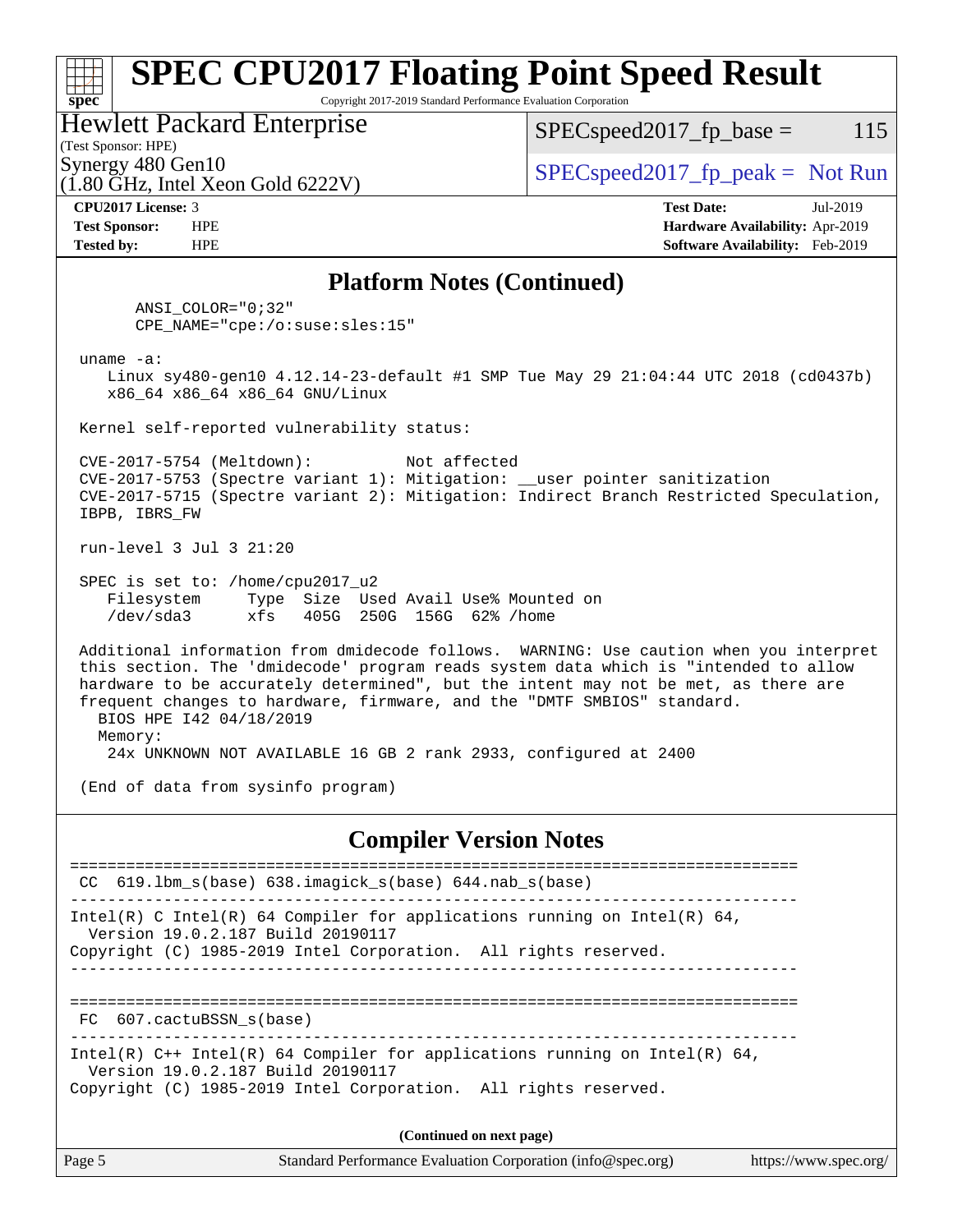# **[spec](http://www.spec.org/)**

# **[SPEC CPU2017 Floating Point Speed Result](http://www.spec.org/auto/cpu2017/Docs/result-fields.html#SPECCPU2017FloatingPointSpeedResult)**

Copyright 2017-2019 Standard Performance Evaluation Corporation

Hewlett Packard Enterprise

 $SPEC speed2017_fp\_base = 115$ 

(Test Sponsor: HPE)

(1.80 GHz, Intel Xeon Gold 6222V)

Synergy 480 Gen10<br>(1.80 GHz, Intel Year Gold 6222V)  $\begin{array}{c} \text{SPEC speed2017\_fp\_peak = Not Run} \end{array}$ 

**[CPU2017 License:](http://www.spec.org/auto/cpu2017/Docs/result-fields.html#CPU2017License)** 3 **[Test Date:](http://www.spec.org/auto/cpu2017/Docs/result-fields.html#TestDate)** Jul-2019 **[Test Sponsor:](http://www.spec.org/auto/cpu2017/Docs/result-fields.html#TestSponsor)** HPE **[Hardware Availability:](http://www.spec.org/auto/cpu2017/Docs/result-fields.html#HardwareAvailability)** Apr-2019 **[Tested by:](http://www.spec.org/auto/cpu2017/Docs/result-fields.html#Testedby)** HPE **[Software Availability:](http://www.spec.org/auto/cpu2017/Docs/result-fields.html#SoftwareAvailability)** Feb-2019

### **[Compiler Version Notes \(Continued\)](http://www.spec.org/auto/cpu2017/Docs/result-fields.html#CompilerVersionNotes)**

# **[Base Compiler Invocation](http://www.spec.org/auto/cpu2017/Docs/result-fields.html#BaseCompilerInvocation)**

[C benchmarks](http://www.spec.org/auto/cpu2017/Docs/result-fields.html#Cbenchmarks):  $\text{icc}$  -m64 -std=c11 [Fortran benchmarks](http://www.spec.org/auto/cpu2017/Docs/result-fields.html#Fortranbenchmarks): [ifort -m64](http://www.spec.org/cpu2017/results/res2019q3/cpu2017-20190709-16115.flags.html#user_FCbase_intel_ifort_64bit_24f2bb282fbaeffd6157abe4f878425411749daecae9a33200eee2bee2fe76f3b89351d69a8130dd5949958ce389cf37ff59a95e7a40d588e8d3a57e0c3fd751) [Benchmarks using both Fortran and C](http://www.spec.org/auto/cpu2017/Docs/result-fields.html#BenchmarksusingbothFortranandC): [ifort -m64](http://www.spec.org/cpu2017/results/res2019q3/cpu2017-20190709-16115.flags.html#user_CC_FCbase_intel_ifort_64bit_24f2bb282fbaeffd6157abe4f878425411749daecae9a33200eee2bee2fe76f3b89351d69a8130dd5949958ce389cf37ff59a95e7a40d588e8d3a57e0c3fd751) [icc -m64 -std=c11](http://www.spec.org/cpu2017/results/res2019q3/cpu2017-20190709-16115.flags.html#user_CC_FCbase_intel_icc_64bit_c11_33ee0cdaae7deeeab2a9725423ba97205ce30f63b9926c2519791662299b76a0318f32ddfffdc46587804de3178b4f9328c46fa7c2b0cd779d7a61945c91cd35) [Benchmarks using Fortran, C, and C++:](http://www.spec.org/auto/cpu2017/Docs/result-fields.html#BenchmarksusingFortranCandCXX) [icpc -m64](http://www.spec.org/cpu2017/results/res2019q3/cpu2017-20190709-16115.flags.html#user_CC_CXX_FCbase_intel_icpc_64bit_4ecb2543ae3f1412ef961e0650ca070fec7b7afdcd6ed48761b84423119d1bf6bdf5cad15b44d48e7256388bc77273b966e5eb805aefd121eb22e9299b2ec9d9) [icc -m64 -std=c11](http://www.spec.org/cpu2017/results/res2019q3/cpu2017-20190709-16115.flags.html#user_CC_CXX_FCbase_intel_icc_64bit_c11_33ee0cdaae7deeeab2a9725423ba97205ce30f63b9926c2519791662299b76a0318f32ddfffdc46587804de3178b4f9328c46fa7c2b0cd779d7a61945c91cd35) [ifort -m64](http://www.spec.org/cpu2017/results/res2019q3/cpu2017-20190709-16115.flags.html#user_CC_CXX_FCbase_intel_ifort_64bit_24f2bb282fbaeffd6157abe4f878425411749daecae9a33200eee2bee2fe76f3b89351d69a8130dd5949958ce389cf37ff59a95e7a40d588e8d3a57e0c3fd751)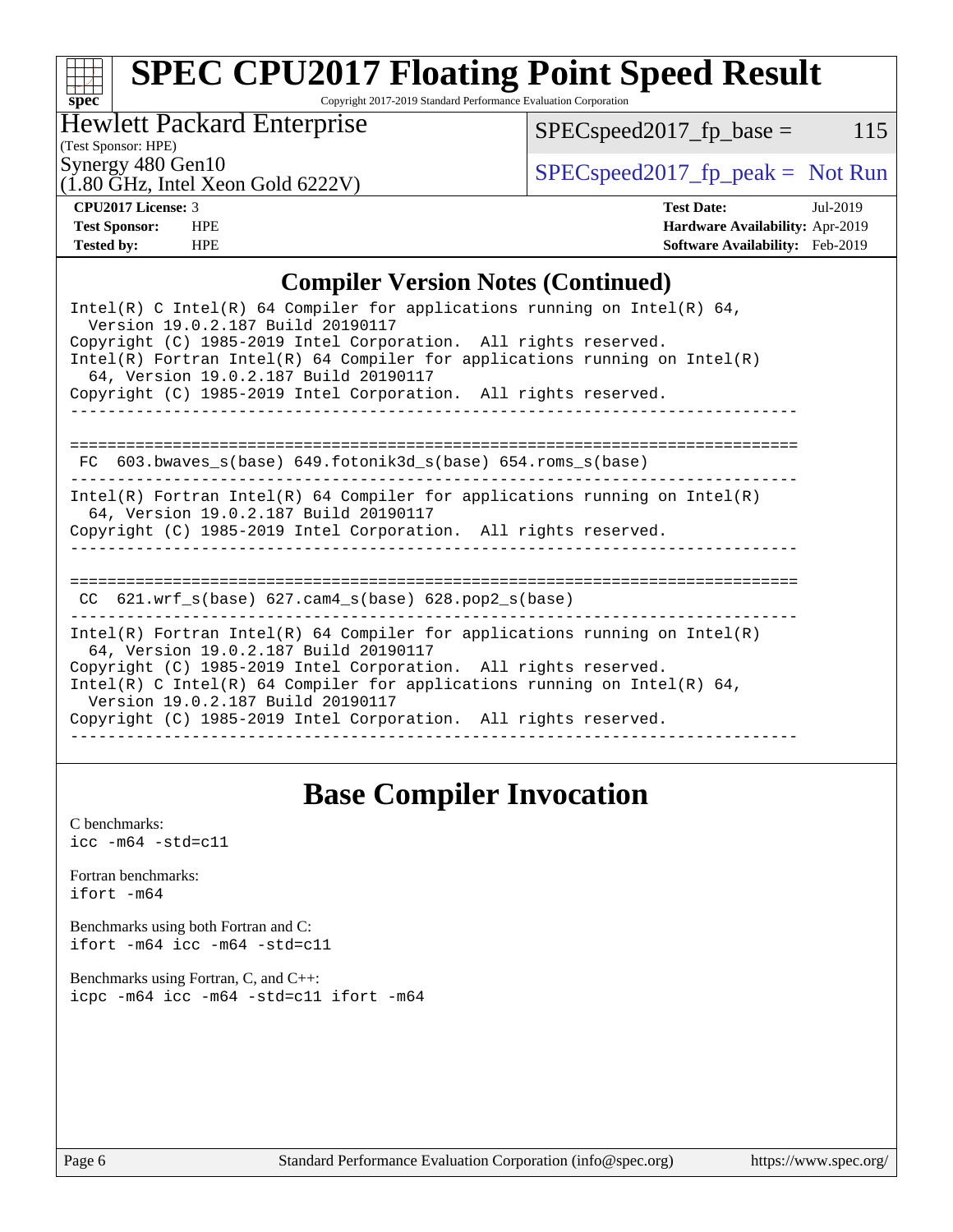# **[SPEC CPU2017 Floating Point Speed Result](http://www.spec.org/auto/cpu2017/Docs/result-fields.html#SPECCPU2017FloatingPointSpeedResult)**

Copyright 2017-2019 Standard Performance Evaluation Corporation

### Hewlett Packard Enterprise

 $SPEC speed2017<sub>fp</sub> base = 115$ 

### (Test Sponsor: HPE)

**[spec](http://www.spec.org/)**

(1.80 GHz, Intel Xeon Gold 6222V)

Synergy 480 Gen10  $S^{per}$  [SPECspeed2017\\_fp\\_peak =](http://www.spec.org/auto/cpu2017/Docs/result-fields.html#SPECspeed2017fppeak) Not Run

**[CPU2017 License:](http://www.spec.org/auto/cpu2017/Docs/result-fields.html#CPU2017License)** 3 **[Test Date:](http://www.spec.org/auto/cpu2017/Docs/result-fields.html#TestDate)** Jul-2019 **[Test Sponsor:](http://www.spec.org/auto/cpu2017/Docs/result-fields.html#TestSponsor)** HPE **[Hardware Availability:](http://www.spec.org/auto/cpu2017/Docs/result-fields.html#HardwareAvailability)** Apr-2019 **[Tested by:](http://www.spec.org/auto/cpu2017/Docs/result-fields.html#Testedby)** HPE **[Software Availability:](http://www.spec.org/auto/cpu2017/Docs/result-fields.html#SoftwareAvailability)** Feb-2019

## **[Base Portability Flags](http://www.spec.org/auto/cpu2017/Docs/result-fields.html#BasePortabilityFlags)**

 603.bwaves\_s: [-DSPEC\\_LP64](http://www.spec.org/cpu2017/results/res2019q3/cpu2017-20190709-16115.flags.html#suite_basePORTABILITY603_bwaves_s_DSPEC_LP64) 607.cactuBSSN\_s: [-DSPEC\\_LP64](http://www.spec.org/cpu2017/results/res2019q3/cpu2017-20190709-16115.flags.html#suite_basePORTABILITY607_cactuBSSN_s_DSPEC_LP64) 619.lbm\_s: [-DSPEC\\_LP64](http://www.spec.org/cpu2017/results/res2019q3/cpu2017-20190709-16115.flags.html#suite_basePORTABILITY619_lbm_s_DSPEC_LP64) 621.wrf\_s: [-DSPEC\\_LP64](http://www.spec.org/cpu2017/results/res2019q3/cpu2017-20190709-16115.flags.html#suite_basePORTABILITY621_wrf_s_DSPEC_LP64) [-DSPEC\\_CASE\\_FLAG](http://www.spec.org/cpu2017/results/res2019q3/cpu2017-20190709-16115.flags.html#b621.wrf_s_baseCPORTABILITY_DSPEC_CASE_FLAG) [-convert big\\_endian](http://www.spec.org/cpu2017/results/res2019q3/cpu2017-20190709-16115.flags.html#user_baseFPORTABILITY621_wrf_s_convert_big_endian_c3194028bc08c63ac5d04de18c48ce6d347e4e562e8892b8bdbdc0214820426deb8554edfa529a3fb25a586e65a3d812c835984020483e7e73212c4d31a38223) 627.cam4\_s: [-DSPEC\\_LP64](http://www.spec.org/cpu2017/results/res2019q3/cpu2017-20190709-16115.flags.html#suite_basePORTABILITY627_cam4_s_DSPEC_LP64) [-DSPEC\\_CASE\\_FLAG](http://www.spec.org/cpu2017/results/res2019q3/cpu2017-20190709-16115.flags.html#b627.cam4_s_baseCPORTABILITY_DSPEC_CASE_FLAG) 628.pop2\_s: [-DSPEC\\_LP64](http://www.spec.org/cpu2017/results/res2019q3/cpu2017-20190709-16115.flags.html#suite_basePORTABILITY628_pop2_s_DSPEC_LP64) [-DSPEC\\_CASE\\_FLAG](http://www.spec.org/cpu2017/results/res2019q3/cpu2017-20190709-16115.flags.html#b628.pop2_s_baseCPORTABILITY_DSPEC_CASE_FLAG) [-convert big\\_endian](http://www.spec.org/cpu2017/results/res2019q3/cpu2017-20190709-16115.flags.html#user_baseFPORTABILITY628_pop2_s_convert_big_endian_c3194028bc08c63ac5d04de18c48ce6d347e4e562e8892b8bdbdc0214820426deb8554edfa529a3fb25a586e65a3d812c835984020483e7e73212c4d31a38223) [-assume byterecl](http://www.spec.org/cpu2017/results/res2019q3/cpu2017-20190709-16115.flags.html#user_baseFPORTABILITY628_pop2_s_assume_byterecl_7e47d18b9513cf18525430bbf0f2177aa9bf368bc7a059c09b2c06a34b53bd3447c950d3f8d6c70e3faf3a05c8557d66a5798b567902e8849adc142926523472) 638.imagick\_s: [-DSPEC\\_LP64](http://www.spec.org/cpu2017/results/res2019q3/cpu2017-20190709-16115.flags.html#suite_basePORTABILITY638_imagick_s_DSPEC_LP64) 644.nab\_s: [-DSPEC\\_LP64](http://www.spec.org/cpu2017/results/res2019q3/cpu2017-20190709-16115.flags.html#suite_basePORTABILITY644_nab_s_DSPEC_LP64) 649.fotonik3d\_s: [-DSPEC\\_LP64](http://www.spec.org/cpu2017/results/res2019q3/cpu2017-20190709-16115.flags.html#suite_basePORTABILITY649_fotonik3d_s_DSPEC_LP64) 654.roms\_s: [-DSPEC\\_LP64](http://www.spec.org/cpu2017/results/res2019q3/cpu2017-20190709-16115.flags.html#suite_basePORTABILITY654_roms_s_DSPEC_LP64)

# **[Base Optimization Flags](http://www.spec.org/auto/cpu2017/Docs/result-fields.html#BaseOptimizationFlags)**

#### [C benchmarks](http://www.spec.org/auto/cpu2017/Docs/result-fields.html#Cbenchmarks):

[-xCORE-AVX512](http://www.spec.org/cpu2017/results/res2019q3/cpu2017-20190709-16115.flags.html#user_CCbase_f-xCORE-AVX512) [-ipo](http://www.spec.org/cpu2017/results/res2019q3/cpu2017-20190709-16115.flags.html#user_CCbase_f-ipo) [-O3](http://www.spec.org/cpu2017/results/res2019q3/cpu2017-20190709-16115.flags.html#user_CCbase_f-O3) [-no-prec-div](http://www.spec.org/cpu2017/results/res2019q3/cpu2017-20190709-16115.flags.html#user_CCbase_f-no-prec-div) [-qopt-prefetch](http://www.spec.org/cpu2017/results/res2019q3/cpu2017-20190709-16115.flags.html#user_CCbase_f-qopt-prefetch) [-ffinite-math-only](http://www.spec.org/cpu2017/results/res2019q3/cpu2017-20190709-16115.flags.html#user_CCbase_f_finite_math_only_cb91587bd2077682c4b38af759c288ed7c732db004271a9512da14a4f8007909a5f1427ecbf1a0fb78ff2a814402c6114ac565ca162485bbcae155b5e4258871) [-qopt-mem-layout-trans=4](http://www.spec.org/cpu2017/results/res2019q3/cpu2017-20190709-16115.flags.html#user_CCbase_f-qopt-mem-layout-trans_fa39e755916c150a61361b7846f310bcdf6f04e385ef281cadf3647acec3f0ae266d1a1d22d972a7087a248fd4e6ca390a3634700869573d231a252c784941a8) [-qopenmp](http://www.spec.org/cpu2017/results/res2019q3/cpu2017-20190709-16115.flags.html#user_CCbase_qopenmp_16be0c44f24f464004c6784a7acb94aca937f053568ce72f94b139a11c7c168634a55f6653758ddd83bcf7b8463e8028bb0b48b77bcddc6b78d5d95bb1df2967) [-DSPEC\\_OPENMP](http://www.spec.org/cpu2017/results/res2019q3/cpu2017-20190709-16115.flags.html#suite_CCbase_DSPEC_OPENMP)

#### [Fortran benchmarks](http://www.spec.org/auto/cpu2017/Docs/result-fields.html#Fortranbenchmarks):

[-DSPEC\\_OPENMP](http://www.spec.org/cpu2017/results/res2019q3/cpu2017-20190709-16115.flags.html#suite_FCbase_DSPEC_OPENMP) [-xCORE-AVX512](http://www.spec.org/cpu2017/results/res2019q3/cpu2017-20190709-16115.flags.html#user_FCbase_f-xCORE-AVX512) [-ipo](http://www.spec.org/cpu2017/results/res2019q3/cpu2017-20190709-16115.flags.html#user_FCbase_f-ipo) [-O3](http://www.spec.org/cpu2017/results/res2019q3/cpu2017-20190709-16115.flags.html#user_FCbase_f-O3) [-no-prec-div](http://www.spec.org/cpu2017/results/res2019q3/cpu2017-20190709-16115.flags.html#user_FCbase_f-no-prec-div) [-qopt-prefetch](http://www.spec.org/cpu2017/results/res2019q3/cpu2017-20190709-16115.flags.html#user_FCbase_f-qopt-prefetch) [-ffinite-math-only](http://www.spec.org/cpu2017/results/res2019q3/cpu2017-20190709-16115.flags.html#user_FCbase_f_finite_math_only_cb91587bd2077682c4b38af759c288ed7c732db004271a9512da14a4f8007909a5f1427ecbf1a0fb78ff2a814402c6114ac565ca162485bbcae155b5e4258871) [-qopt-mem-layout-trans=4](http://www.spec.org/cpu2017/results/res2019q3/cpu2017-20190709-16115.flags.html#user_FCbase_f-qopt-mem-layout-trans_fa39e755916c150a61361b7846f310bcdf6f04e385ef281cadf3647acec3f0ae266d1a1d22d972a7087a248fd4e6ca390a3634700869573d231a252c784941a8) [-qopenmp](http://www.spec.org/cpu2017/results/res2019q3/cpu2017-20190709-16115.flags.html#user_FCbase_qopenmp_16be0c44f24f464004c6784a7acb94aca937f053568ce72f94b139a11c7c168634a55f6653758ddd83bcf7b8463e8028bb0b48b77bcddc6b78d5d95bb1df2967) [-nostandard-realloc-lhs](http://www.spec.org/cpu2017/results/res2019q3/cpu2017-20190709-16115.flags.html#user_FCbase_f_2003_std_realloc_82b4557e90729c0f113870c07e44d33d6f5a304b4f63d4c15d2d0f1fab99f5daaed73bdb9275d9ae411527f28b936061aa8b9c8f2d63842963b95c9dd6426b8a)

#### [Benchmarks using both Fortran and C](http://www.spec.org/auto/cpu2017/Docs/result-fields.html#BenchmarksusingbothFortranandC):

[-xCORE-AVX512](http://www.spec.org/cpu2017/results/res2019q3/cpu2017-20190709-16115.flags.html#user_CC_FCbase_f-xCORE-AVX512) [-ipo](http://www.spec.org/cpu2017/results/res2019q3/cpu2017-20190709-16115.flags.html#user_CC_FCbase_f-ipo) [-O3](http://www.spec.org/cpu2017/results/res2019q3/cpu2017-20190709-16115.flags.html#user_CC_FCbase_f-O3) [-no-prec-div](http://www.spec.org/cpu2017/results/res2019q3/cpu2017-20190709-16115.flags.html#user_CC_FCbase_f-no-prec-div) [-qopt-prefetch](http://www.spec.org/cpu2017/results/res2019q3/cpu2017-20190709-16115.flags.html#user_CC_FCbase_f-qopt-prefetch) [-ffinite-math-only](http://www.spec.org/cpu2017/results/res2019q3/cpu2017-20190709-16115.flags.html#user_CC_FCbase_f_finite_math_only_cb91587bd2077682c4b38af759c288ed7c732db004271a9512da14a4f8007909a5f1427ecbf1a0fb78ff2a814402c6114ac565ca162485bbcae155b5e4258871) [-qopt-mem-layout-trans=4](http://www.spec.org/cpu2017/results/res2019q3/cpu2017-20190709-16115.flags.html#user_CC_FCbase_f-qopt-mem-layout-trans_fa39e755916c150a61361b7846f310bcdf6f04e385ef281cadf3647acec3f0ae266d1a1d22d972a7087a248fd4e6ca390a3634700869573d231a252c784941a8) [-qopenmp](http://www.spec.org/cpu2017/results/res2019q3/cpu2017-20190709-16115.flags.html#user_CC_FCbase_qopenmp_16be0c44f24f464004c6784a7acb94aca937f053568ce72f94b139a11c7c168634a55f6653758ddd83bcf7b8463e8028bb0b48b77bcddc6b78d5d95bb1df2967) [-DSPEC\\_OPENMP](http://www.spec.org/cpu2017/results/res2019q3/cpu2017-20190709-16115.flags.html#suite_CC_FCbase_DSPEC_OPENMP) [-nostandard-realloc-lhs](http://www.spec.org/cpu2017/results/res2019q3/cpu2017-20190709-16115.flags.html#user_CC_FCbase_f_2003_std_realloc_82b4557e90729c0f113870c07e44d33d6f5a304b4f63d4c15d2d0f1fab99f5daaed73bdb9275d9ae411527f28b936061aa8b9c8f2d63842963b95c9dd6426b8a)

### [Benchmarks using Fortran, C, and C++:](http://www.spec.org/auto/cpu2017/Docs/result-fields.html#BenchmarksusingFortranCandCXX)

[-xCORE-AVX512](http://www.spec.org/cpu2017/results/res2019q3/cpu2017-20190709-16115.flags.html#user_CC_CXX_FCbase_f-xCORE-AVX512) [-ipo](http://www.spec.org/cpu2017/results/res2019q3/cpu2017-20190709-16115.flags.html#user_CC_CXX_FCbase_f-ipo) [-O3](http://www.spec.org/cpu2017/results/res2019q3/cpu2017-20190709-16115.flags.html#user_CC_CXX_FCbase_f-O3) [-no-prec-div](http://www.spec.org/cpu2017/results/res2019q3/cpu2017-20190709-16115.flags.html#user_CC_CXX_FCbase_f-no-prec-div) [-qopt-prefetch](http://www.spec.org/cpu2017/results/res2019q3/cpu2017-20190709-16115.flags.html#user_CC_CXX_FCbase_f-qopt-prefetch) [-ffinite-math-only](http://www.spec.org/cpu2017/results/res2019q3/cpu2017-20190709-16115.flags.html#user_CC_CXX_FCbase_f_finite_math_only_cb91587bd2077682c4b38af759c288ed7c732db004271a9512da14a4f8007909a5f1427ecbf1a0fb78ff2a814402c6114ac565ca162485bbcae155b5e4258871) [-qopt-mem-layout-trans=4](http://www.spec.org/cpu2017/results/res2019q3/cpu2017-20190709-16115.flags.html#user_CC_CXX_FCbase_f-qopt-mem-layout-trans_fa39e755916c150a61361b7846f310bcdf6f04e385ef281cadf3647acec3f0ae266d1a1d22d972a7087a248fd4e6ca390a3634700869573d231a252c784941a8) [-qopenmp](http://www.spec.org/cpu2017/results/res2019q3/cpu2017-20190709-16115.flags.html#user_CC_CXX_FCbase_qopenmp_16be0c44f24f464004c6784a7acb94aca937f053568ce72f94b139a11c7c168634a55f6653758ddd83bcf7b8463e8028bb0b48b77bcddc6b78d5d95bb1df2967) [-DSPEC\\_OPENMP](http://www.spec.org/cpu2017/results/res2019q3/cpu2017-20190709-16115.flags.html#suite_CC_CXX_FCbase_DSPEC_OPENMP) [-nostandard-realloc-lhs](http://www.spec.org/cpu2017/results/res2019q3/cpu2017-20190709-16115.flags.html#user_CC_CXX_FCbase_f_2003_std_realloc_82b4557e90729c0f113870c07e44d33d6f5a304b4f63d4c15d2d0f1fab99f5daaed73bdb9275d9ae411527f28b936061aa8b9c8f2d63842963b95c9dd6426b8a)

The flags files that were used to format this result can be browsed at

<http://www.spec.org/cpu2017/flags/HPE-ic19.0u1-flags-linux64.html> <http://www.spec.org/cpu2017/flags/HPE-Platform-Flags-Intel-V1.2-CLX-revB.html>

You can also download the XML flags sources by saving the following links: <http://www.spec.org/cpu2017/flags/HPE-ic19.0u1-flags-linux64.xml> <http://www.spec.org/cpu2017/flags/HPE-Platform-Flags-Intel-V1.2-CLX-revB.xml>